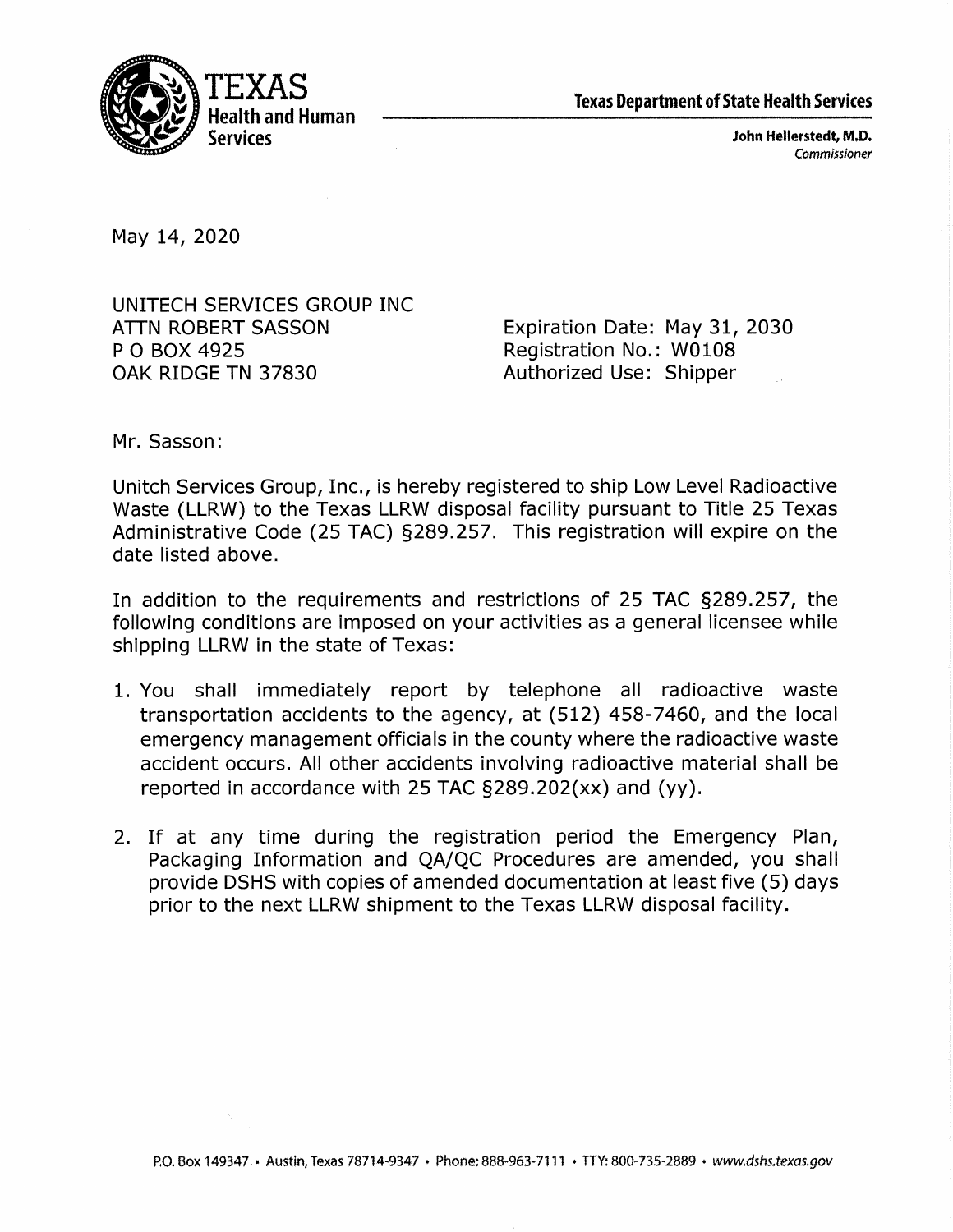Unitch Services Group, Inc. Page 2 of 2 May 14, 2020

3. After this registration has expired, you shall apply for renewal of your registration by submitting RC Form  $257-1$  – "Application for a Low Level Radioactive Waste Shipper Registration".

You shall provide DSHS with the required documentation at least fourteen (14) days prior to the next LLRW shipment to the Texas LLRW disposal facility.

If you have any questions, please contact me at (512) 834- 6661; or by electronic mail at RAMLicensing@dshs.texas.gov.

Sincerely,

Show & Capa

Shawn E. Garza **Radiation Surveillance Branch** Program Coordinator

**Enclosures: Emergency Telephone Notice**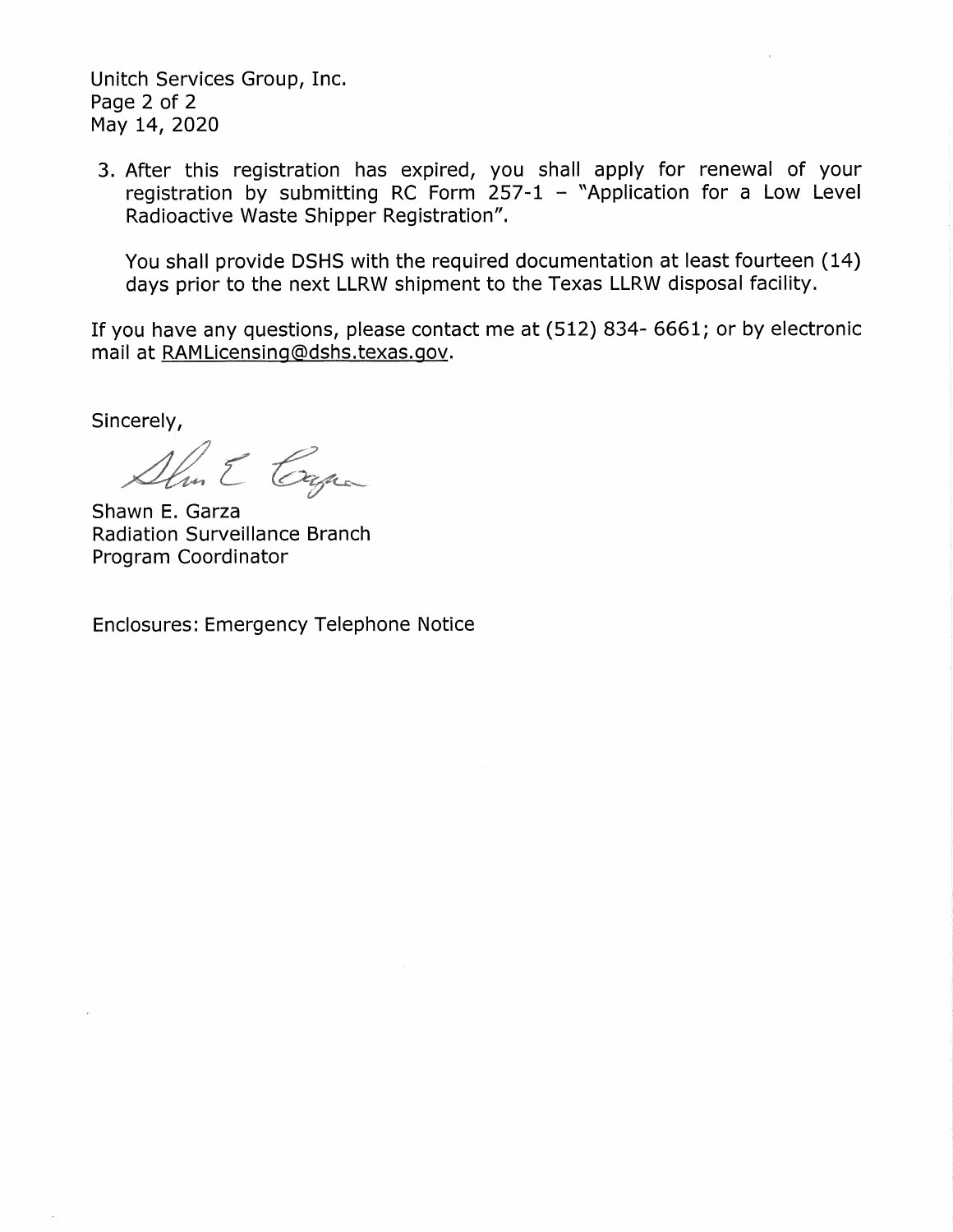| <b>PARK TEXAS</b><br>Texas Department of State<br>Health Services<br>RADIALION CIANGS<br>Austin, TX 78714-9347<br>P.O. Box 149347                                                                  |
|----------------------------------------------------------------------------------------------------------------------------------------------------------------------------------------------------|
| <b>CHARGONASSIST@dsh<br/>DEPARTMENT OF STATE HEALTH SERVICES</b><br>stexas.gov                                                                                                                     |
| Producing Machines, or Vehicles or Packages Marked<br>Accidents Involving Radioactive Materials, Radiation<br>Use for Reporting Incidencial Concies, and<br>"Nadioactive" or "Carrior Radioactive" |
| 5124587460                                                                                                                                                                                         |
| Radiological Emergency Assistance<br><b>ELEPHONE NURER</b>                                                                                                                                         |
| <b>Z4 HOUT</b>                                                                                                                                                                                     |

 $\hat{\boldsymbol{\beta}}$ 

 $\sim 10^{-1}$ 

 $\frac{1}{2}$ 

 $\frac{1}{2}$  ,  $\frac{1}{2}$ 

 $\frac{1}{\sqrt{2}}\left( \frac{1}{\sqrt{2}}\right) ^{2}$ 

 $\hat{r}$ 

 $\frac{1}{2}$ 

 $\sim 3\%$ 

Ŷ,

 $\frac{1}{2}$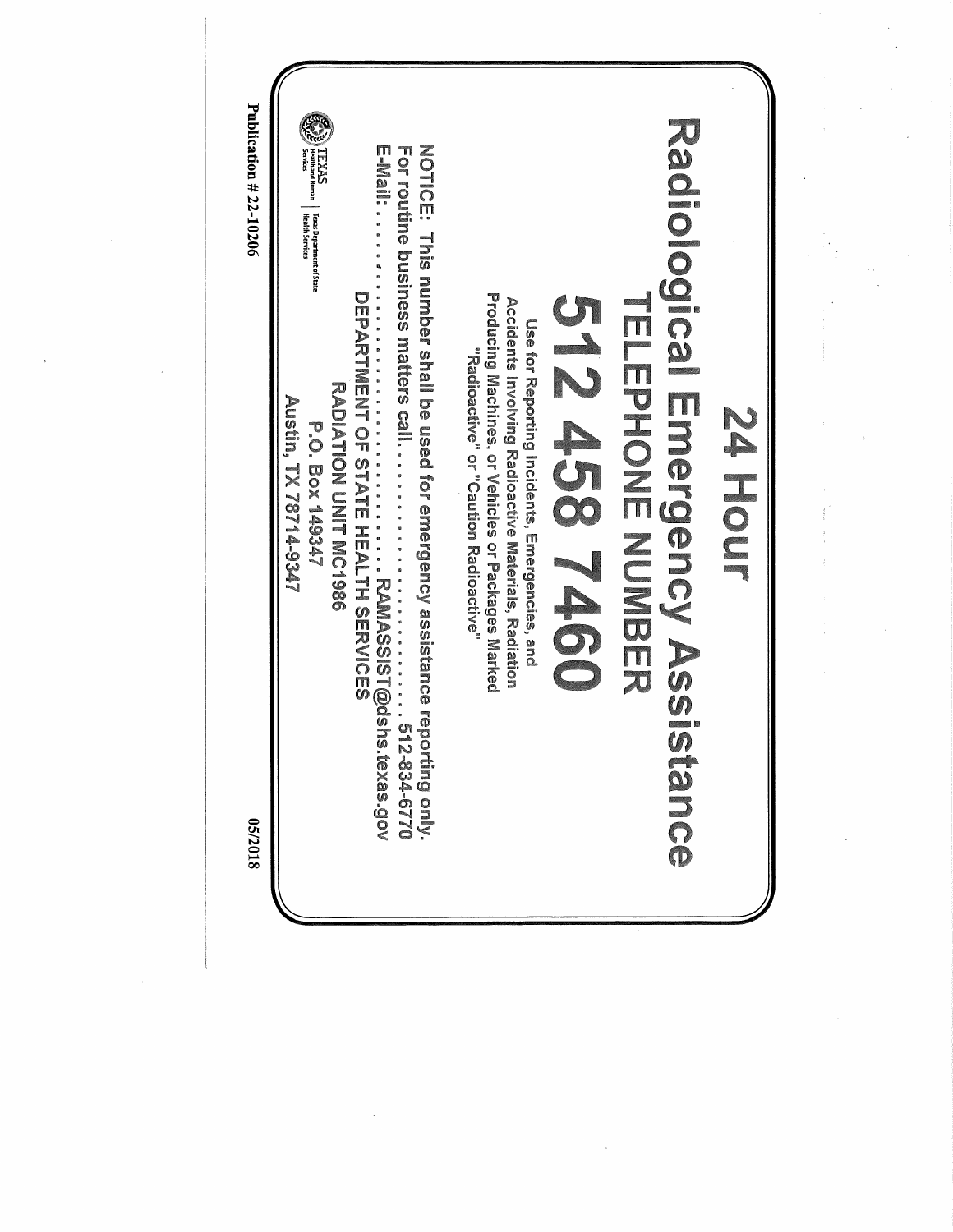

# *Generator Certification Approval Letter*

April 14, 2022

Kevin Graczyk Site Manager UniTech Services Group 2323 Zirconium Rd. Oak Ridge, TN 37830

RE: UniTech Services Group – TNUNITECH

Generator Certification Valid April 14, 2022 through April 30, 2023

Mr. Graczyk,

On April 14, 2022, Waste Control Specialists LLC (WCS) completed a review and found UniTech Services Group to have an acceptable waste management program, and is authorized to ship waste materials to the Waste Control Specialists LLC Compact and Federal Disposal Facilities.

Be reminded, any change to UniTech Services Group's waste management program which reduces administrative control requires notification to Waste Control Specialists LLC. This Certification is valid until the last day of the month, 12 months from the date of issue.

The generator certification identification number is required on all documentation or correspondence with Waste Control Specialists LLC regarding waste disposal.

Waste Control Specialists LLC is pleased to have the opportunity to provide you with the quality waste management services that you need. If you have any questions or need further assistance, please feel free to contact me at (432) 525-8722 or at (432) 425-3517.

Sincerely, WASTE CONTROL SPECIALISTS LLC

1-9 Shoem

Jeff Shouse Director of Quality Assurance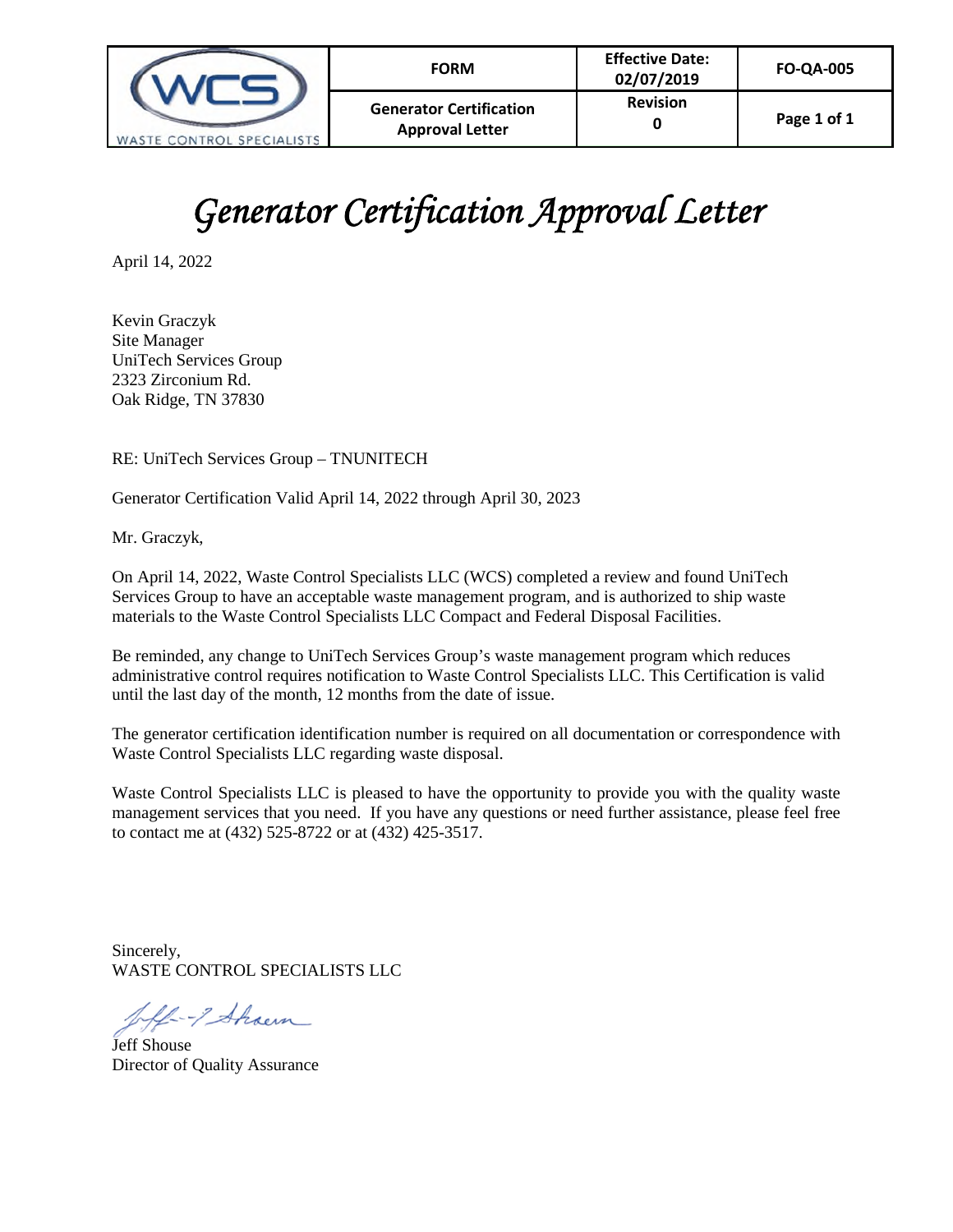**RHS 8-7**



| TENNESSEE DEPARTMENT OF ENVIRONMENT AND CONSERVATION<br>DIVISION OF RADIOLOGICAL HEALTH<br>William R. Snodgrass Tennessee Tower 312 Rosa L. Parks Avenue, 15 <sup>th</sup> Floor Nashville, Tennessee 37243<br>615-532-0364                                                                                                                                                                                                                                                                                                                                                                                                                                      |                                                  |
|------------------------------------------------------------------------------------------------------------------------------------------------------------------------------------------------------------------------------------------------------------------------------------------------------------------------------------------------------------------------------------------------------------------------------------------------------------------------------------------------------------------------------------------------------------------------------------------------------------------------------------------------------------------|--------------------------------------------------|
| RADIOACTIVE MATERIAL LICENSE                                                                                                                                                                                                                                                                                                                                                                                                                                                                                                                                                                                                                                     |                                                  |
| Amendment 29-corrected copy                                                                                                                                                                                                                                                                                                                                                                                                                                                                                                                                                                                                                                      |                                                  |
| Pursuant to Tennessee Department of Environment and Conservation Regulations, and in reliance on statements<br>and representations heretofore made by the licensee, a license is hereby issued authorizing the licensee to receive,<br>acquire, possess, and transfer radioactive material listed below; and to use such radioactive material for the<br>purpose(s) and at the place(s) designated below. This license is subject to all applicable rules and regulations of the<br>Tennessee Department of Environment and Conservation and orders of the Division of Radiological Health, now<br>or hereafter in effect and to any conditions specified below. |                                                  |
| <b>LICENSEE</b><br>UniTech Services Group, Inc.<br>Name<br>$\mathbf{1}$ .                                                                                                                                                                                                                                                                                                                                                                                                                                                                                                                                                                                        | License Number<br>$\mathcal{E}$<br>R-M3007-A23   |
| 138 Longmeadow Street, Suite 202<br>2.<br>Address<br>Longmeadow, MA 01106-1155                                                                                                                                                                                                                                                                                                                                                                                                                                                                                                                                                                                   | <b>Expiration Date</b><br>4.<br>January 31, 2023 |

| Radioactive Material<br>(Element and Mass Number) | Chemical and/or physical<br>8.<br>form |  | 9. Maximum Radioactivity and/or<br>quantity of material which<br>licensee may possess at any one<br>time. |  |
|---------------------------------------------------|----------------------------------------|--|-----------------------------------------------------------------------------------------------------------|--|
| SEE SUPPLEMENTARY SHEETS                          |                                        |  |                                                                                                           |  |
|                                                   |                                        |  |                                                                                                           |  |

**5.** File No.

**10.** Authorized Use

#### S E E S U P P L E M E N T A R Y S H E E T S

CONDITIONS

11. Unless otherwise specified, the authorized place of use is the licensee's address stated in Item 2 above.

|                   |                  | For the Commissioner<br>Tennessee Department of Environment and<br>Conservation |  |
|-------------------|------------------|---------------------------------------------------------------------------------|--|
| Date of Issuance: | February 1, 2022 | By:                                                                             |  |
|                   |                  | Division of Radiological Health                                                 |  |
|                   |                  | Ronald J. Parsons, Environmental Consultant                                     |  |

R-M3007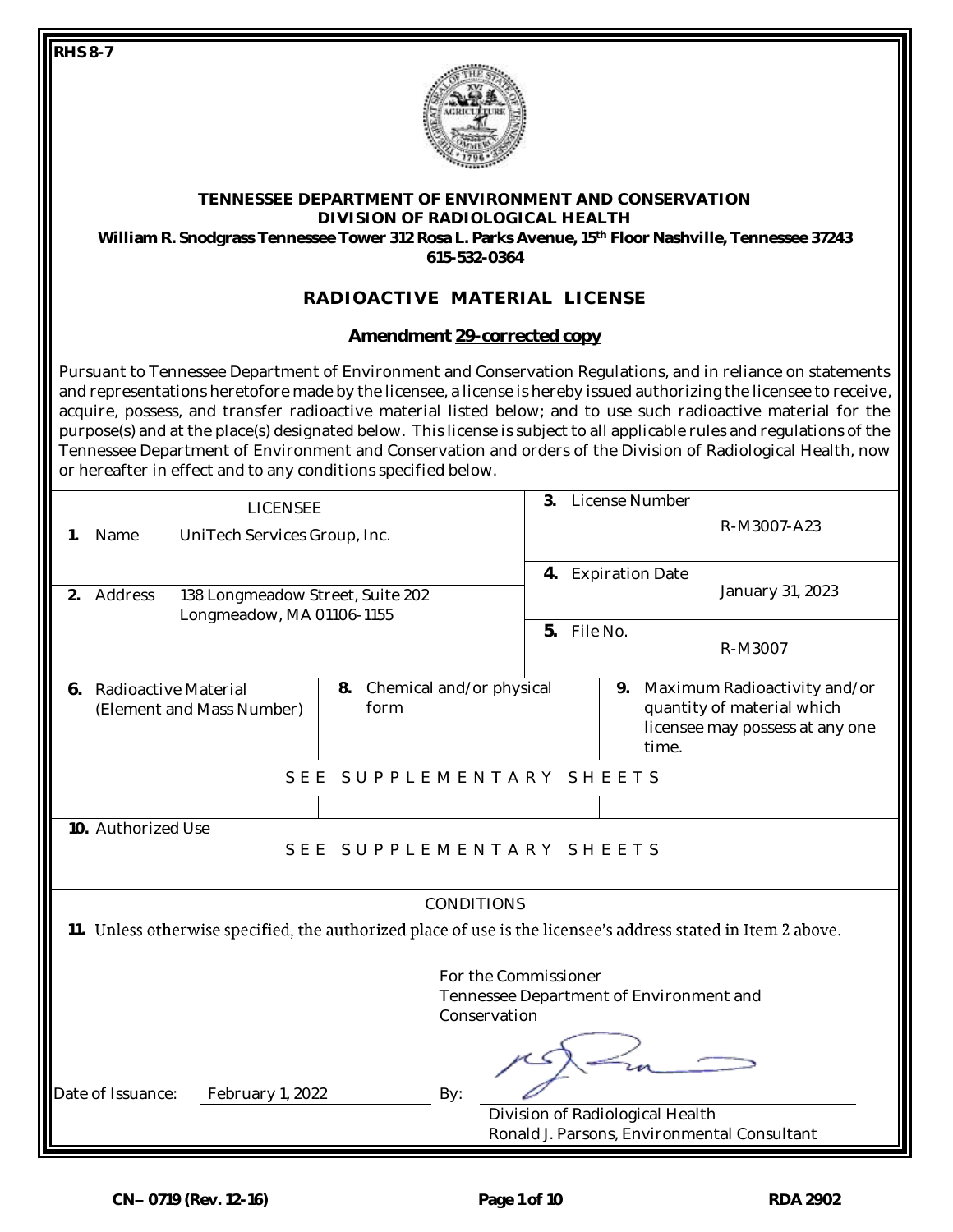

# **RADIOACTIVE MATERIAL LICENSE**

#### **Amendment 29-corrected copy**

#### **License No. R-M3007-A23**

# S U P P L E M E N T A R Y S H E E T

| 6. |             | Radioactive Material<br>(Element and<br>Mass Number)                                                                    | 8. | Chemical<br>and/or<br><b>Physical Form</b> |                                                                                                            | 9. | Maximum Radioactivity<br>and/or Quantity of Material<br>Which Licensee May<br>Possess at Any One Time |                                                 |  |
|----|-------------|-------------------------------------------------------------------------------------------------------------------------|----|--------------------------------------------|------------------------------------------------------------------------------------------------------------|----|-------------------------------------------------------------------------------------------------------|-------------------------------------------------|--|
|    |             | A. H-3, C-14, Fe-55, and<br>$Ni-63$                                                                                     |    |                                            | A. Any form suitable for<br>transport under U.S.<br><b>DOT Regulations</b><br>except for sealed<br>sources |    |                                                                                                       | A. 100 curies                                   |  |
|    |             | B. Any radioactive<br>material with atomic<br>numbers 3 through 91,<br>inclusive, except for C-<br>14, Fe-55, and Ni-63 |    |                                            | B. Same as 8.A.                                                                                            |    |                                                                                                       | B. 80 curies $+$                                |  |
|    | $C_{1}$     | $U - 233$                                                                                                               |    | $C_{\cdot}$                                | Same as 8.A.                                                                                               |    |                                                                                                       | C. 200 grams $*$                                |  |
|    |             | D. Uranium enriched in<br>the isotope U-235                                                                             |    |                                            | D. Same as 8.A.                                                                                            |    |                                                                                                       | D. $350$ grams $*$ of U-235                     |  |
|    | F.          | Plutonium                                                                                                               |    | Е.                                         | Same as 8.A.                                                                                               |    |                                                                                                       | E. 200 grams $*$ + and not<br>to exceed 1 curie |  |
|    | $F_{\perp}$ | Transuranics other<br>than special nuclear<br>material                                                                  |    | F.                                         | Same as 8.A.                                                                                               |    | F.                                                                                                    | $1$ curie $+$                                   |  |
|    | G.          | Source Material<br>(Natural or Depleted<br>Uranium, Thorium)                                                            |    |                                            | G. Same as 8.A.                                                                                            |    |                                                                                                       | G. 12 Curies                                    |  |

\* For each kind of special nuclear material determine the ratio between the quantity of that special nuclear material and the quantity specified here for the same kind of special nuclear material. The sums of such ratios for all kinds of special nuclear material in combination shall not exceed "1" (i.e. unity).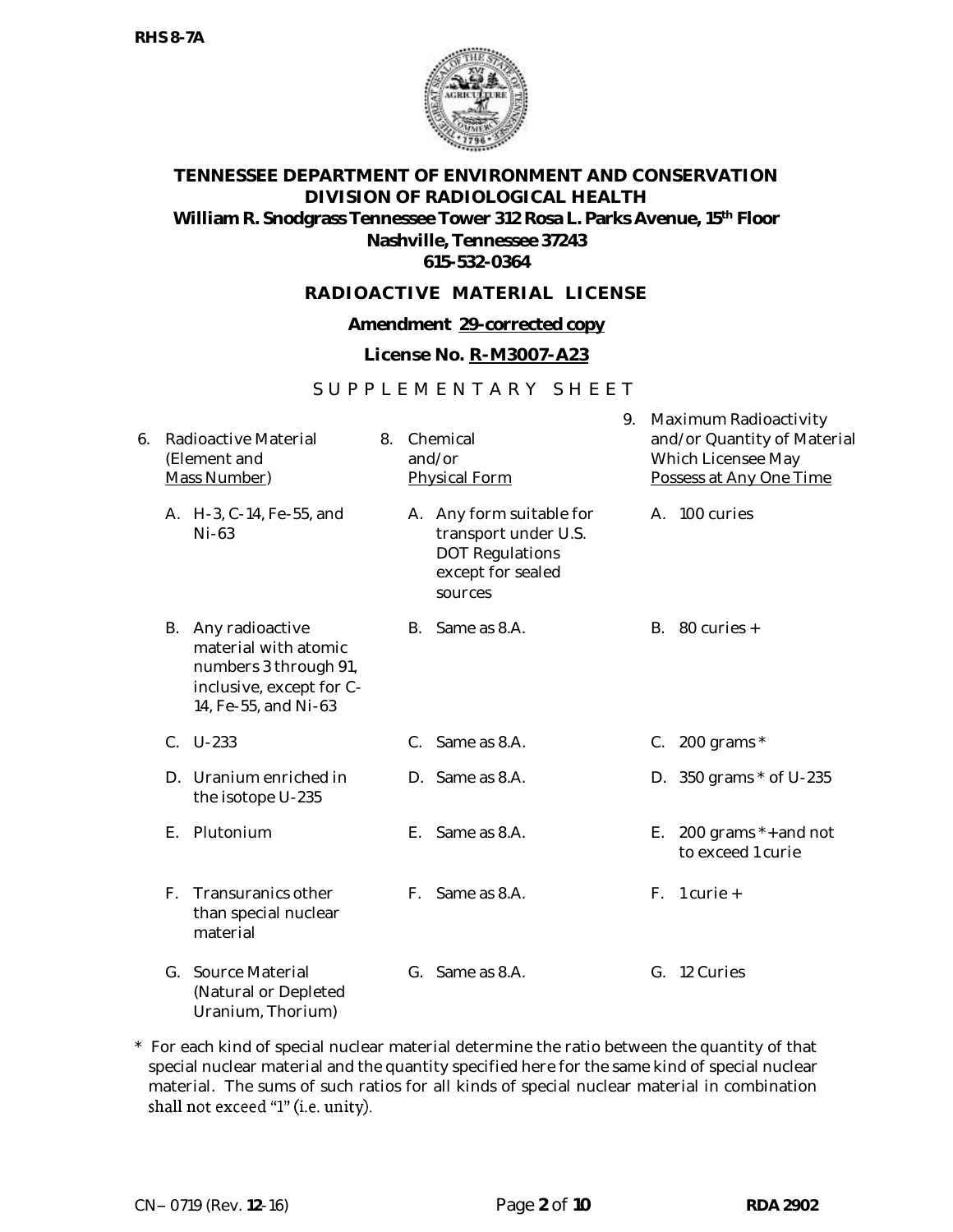

# **RADIOACTIVE MATERIAL LICENSE**

#### **Amendment 29-corrected copy**

# **License No. R-M3007-A23**

# S U P P L E M E N T A R Y S H E E T

- + This authorization does not include the possession of quantities of single radionuclides where the sum of activities equals or exceeds those in the Table of Risk Significant Quantities (Category 2 Quantities, IAEA Safety Guide No. RS-G-1.9, Categorization of Radioactive Sources, August 2005). It also does not authorize the possession of quantities of multiple radionuclides where the sum of the ratios of activities in the above Table equals or exceeds unity.
	- H. Any radioactive material

H. Sealed source H. No single source to exceed 10 microcuries of alpha emitting material, 100 microcuries of beta and/or gamma emitting material. Total not to exceed 1000 microcuries.

#### 10. Authorized Use

- A. through G. Storage, handling, decontamination, service, and repair of contaminated equipment; survey for release of potentially contaminated materials; unpacking, segregating, sectioning, and packing of radioactive materials; decontamination of surface contaminated materials; OREX material processing; Research and Development (R&D) testing, and Bulk Survey for Release (BSFR) operations. These authorizations shall be conducted in accordance with statements, representations, and procedures contained in documents referenced in conditions of this license.
- H. Calibration and reference sources.

#### Conditions (continued)

- 12. The licensee shall comply with applicable provisions of 0400-20-04, 0400-20-05, and 0400-20-10, of "State Regulations for Protection Against Radiation."
- 13. Radioactive material authorized by this license shall be used and stored at the UniTech Services Group, Inc. Oak Ridge Service Center (ORSC), East Tennessee Technology Park, 2323 Zirconium Way, Oak Ridge, TN 37830.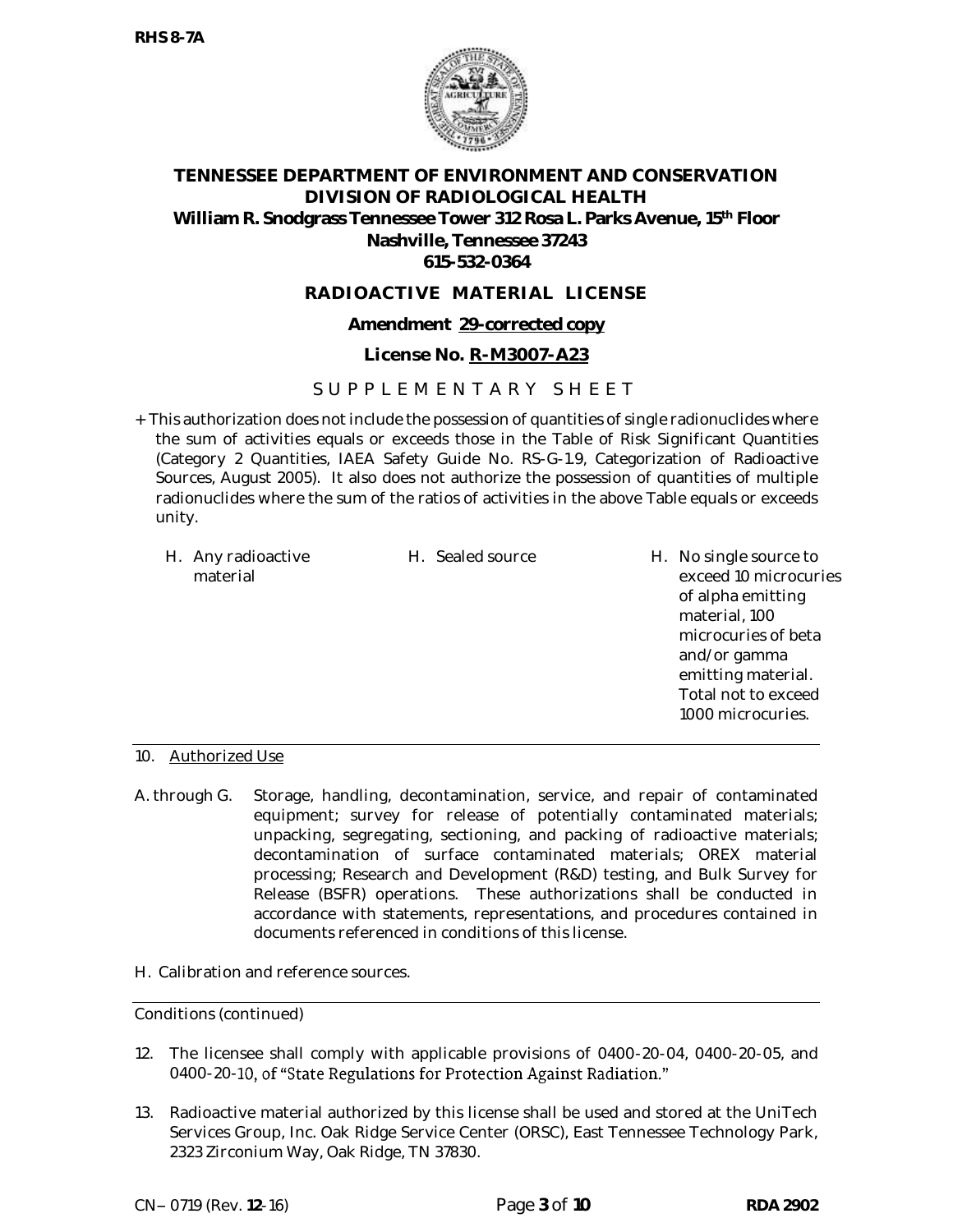

# **RADIOACTIVE MATERIAL LICENSE**

#### **Amendment 29-corrected copy**

#### **License No. R-M3007-A23**

# S U P P L E M E N T A R Y S H E E T

- 14. A. Radioactive material authorized by this license shall be used by, or under the supervision of, Kevin Graczyk, Angela Kizer, Wes Taylor, Robert Sasson, James Wilson, Glenn Roberts, Jon Couillard, or Medwell Hill.
	- B. The Radiation Safety Officer for this license is Robert Sasson**.** The Alternate Radiation Safety Officers are Kevin Graczyk and Angela Kizer.
- 15. A. The licensee shall develop and maintain a written radiation protection manual that ensures the implementation of the radiation protection program in accordance with "State Regulations for Protection Against Radiation" (SRPAR), ALARA, and documents referenced in conditions of this license. Changes to this manual require prior written approval from the Department.
	- B. In addition, the licensee shall develop and implement written standard operating procedures to ensure all activities involving the handling and/or use of radioactive materials authorized by this license are carried out in a manner consistent with SRPAR, ALARA, the licensee's Radiation Protection Manual, and the documents referenced in conditions of this license.
	- C. These procedures may be modified without prior approval of the Department when deemed appropriate and documented by the Radiation Safety Officer. However, adherence to the current procedures as written shall be considered a condition of this license. The written procedures required by this condition shall be available for inspection by the Department. A copy of the current procedures shall be forwarded to the Department upon request.
- 16. In addition to other requirements of this license or of Chapter 0400-20-05-.60 "State Regulations For Protection Against Radiation," the licensee shall conduct operations so that radiation levels in unrestricted areas would not cause an individual, assuming an occupancy of one (1), to receive a total effective dose equivalent in excess of 500 millirems in one calendar year. These radiation levels shall be appropriately monitored by the licensee, and records of such monitoring shall be maintained for inspection by the Department. For calculational purposes of this condition, the licensee shall base its anticipated exposure to a member of the public upon the sum of the maximally exposed TLD and the highest air concentration derived using the latest available pertinent data.
- 17. No radioactive material (excluding calibration and reference sources; installed Systems, Structures, and Components; and tools and equipment used in conducting licensed activities) or radioactive waste may be possessed under this license, from its time of receipt,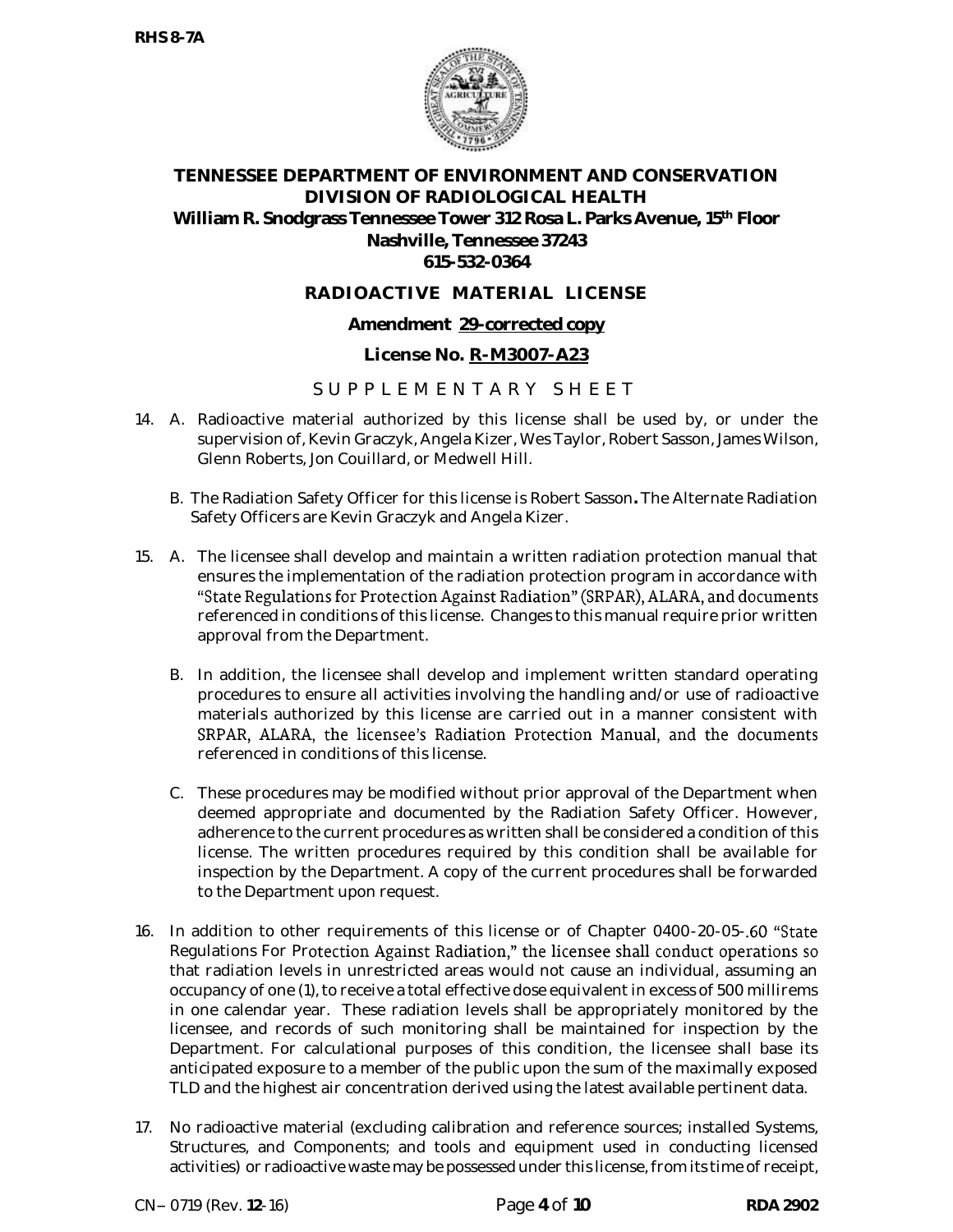

# **RADIOACTIVE MATERIAL LICENSE**

#### **Amendment 29-corrected copy**

#### **License No. R-M3007-A23**

# S U P P L E M E N T A R Y S H E E T

until its transfer from the facility, for a period of time greater than three hundred sixtyfive (365) days.

18. No radioactive material or radioactive waste may be stored so as to exceed the following stacking limits except that these may be doubled in the  $4800$  ft<sup>2</sup> covered storage space:

| <b>Container Type</b> | <b>Stacking Limit</b>                            |
|-----------------------|--------------------------------------------------|
| <b>Drums</b>          | 3 high                                           |
| B-25 Boxes            | 3 high                                           |
| B-12 Boxes            | 5 high                                           |
| Sea-Land Container.   | 1 high                                           |
| Any other strong      | 10 feet nominal unless the natural height of the |
| tight container       | container exceeds 10 feet                        |

#### This condition also includes "waste radioactive material" generated under the authority of this license.

- 19. The licensee shall maintain complete and accurate records of the receipt and disposal of radioactive material. The licensee shall, for radioactive material no longer useful for any purpose and for any equipment or supplies contaminated with such material for which further use and decontamination is not planned, define those materials as radioactive waste and treat them as such in accordance with the following provisions:
	- A. Radioactive waste material shall not be stored with non-radioactive waste.
	- B. A written record of all radioactive waste material shall be maintained until it has been determined by a suitable survey or radioassay that it has decayed to background levels or until it has been shipped to an authorized recipient in accordance with all applicable regulations. Accountability of radioactive waste material prepared for shipment but not yet shipped from the licensee's premises shall be maintained by the licensee by an internal record system such that the licensee is constantly aware of the material's location and the proposed time of shipment. Individuals who are involved in the shipping of such material and/or the storage of such material prior to shipment, shall be trained in the precautions necessary for such handling and storage.
	- C. For material which has decayed to background levels as determined by radioassay or external level as measured with appropriately calibrated instruments, records shall indicate that the material was determined to be no longer radioactive and will indicate the methods and results of the survey or analysis.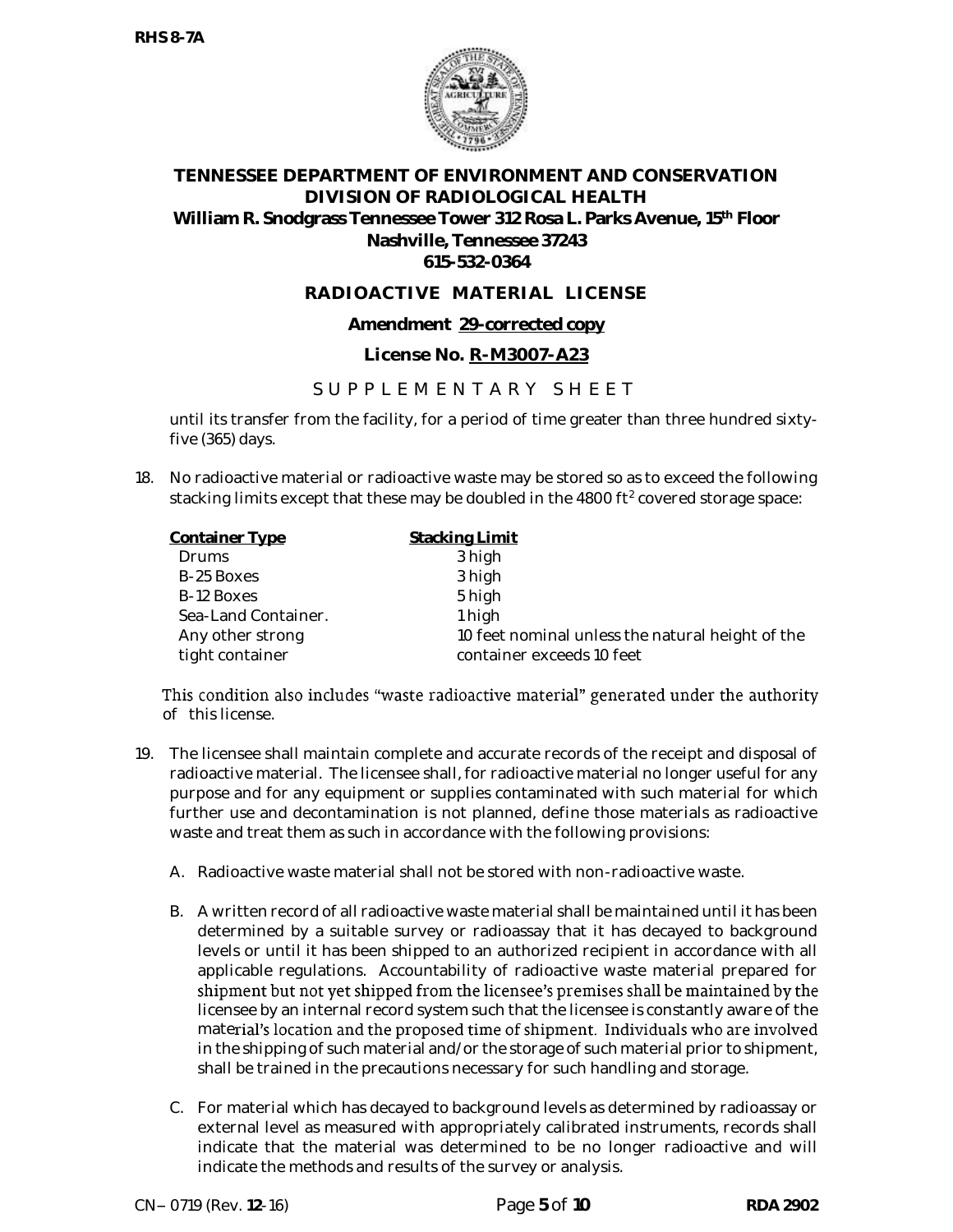

## **RADIOACTIVE MATERIAL LICENSE**

#### **Amendment 29-corrected copy**

#### **License No. R-M3007-A23**

# S U P P L E M E N T A R Y S H E E T

- D. Shipment records of radioactive waste material shall be maintained and the licensee shall require written confirmation from the authorized recipient of such material that this material has been received.
- E. All records and written confirmations required by this condition shall be maintained for inspection by the Department.

The requirements for this condition are in addition to any other requirements for the handling and/or disposal of radioactive material contained in this license and "State Regulations for Protection Against radiation."

- 20. The licensee shall not accept either radioactive waste and/or items contaminated or potentially contaminated with licensable quantities of radioactive material or radioactive materials or items from licensable activities for repackaging, processing, storage pending transfer/disposal, or transfer/disposal unless the shipper of such waste possesses a valid license for delivery issued pursuant to 0400-20-10-.32 of "State Regulations for Protection Against Radiation."
- 21. Written assurances must be furnished by the facility shipping the radioactive material indicating that the facility may accept return of the material processed or unprocessed. In addition, for states outside the Southeast Compact the state or appropriate Compact must be a signatory to the Interregional Access Agreement for Waste Management or assurances shall be obtained from the appropriate state governor's office, the state radiation control program, and the appropriate Compact official, if any.
- 22. The licensee shall establish in every contractual obligation relating to radioactive materials the ability to return radioactive materials, processed or unprocessed, to the prior licensed or exempt possessor.
- 23. The license may release radioactive material into the sanitary sewerage system in accordance with 0400-20-05-.122 of "State Regulations for Protection Against Radiation."
- 24. The licensee is authorized to store containers which previously contained radioactive material (empty containers) in areas not covered by financial assurance including outside of the process and storage buildings. Each empty container in outside storage shall:
	- A. Contain no hazardous material;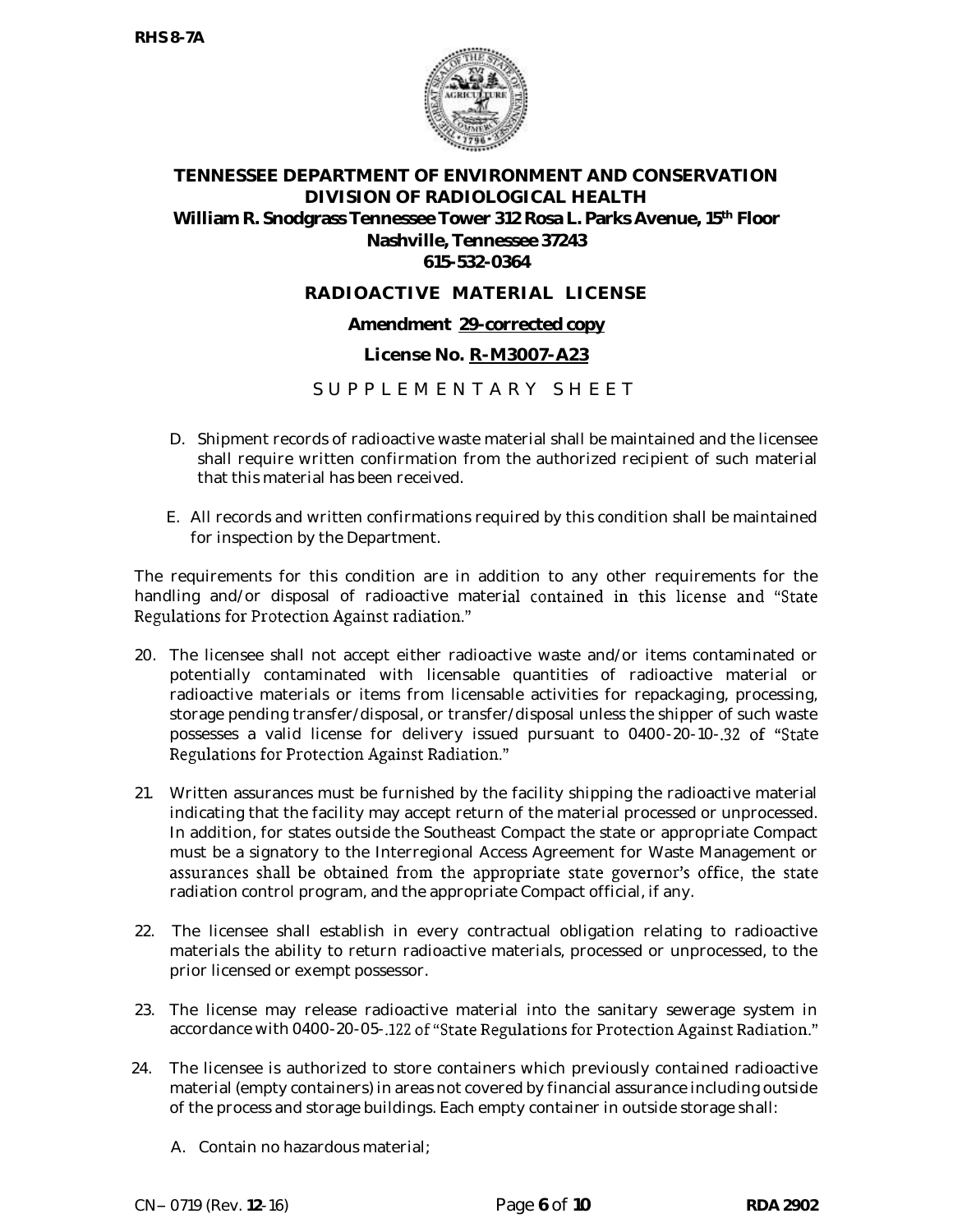

## **RADIOACTIVE MATERIAL LICENSE**

#### **Amendment 29-corrected copy**

#### **License No. R-M3007-A23**

# S U P P L E M E N T A R Y S H E E T

- B. Be emptied of contents as far as practical (49 CFR 173.428);
- C. Contain no standing liquid;
- D. Be in unimpaired condition and securely closed so that there will be no leakage under conditions normally incident to transportation or storage [49 CFR 173.428(b)];
- E. Have no radiation levels on the external surface of the package exceeding 0.5 mR/hr average and 2.0 mR/hr hotspot;
- F. Have no removable surface contamination on the external surface of the package exceeding 10% of Regulatory Guide 1.86 free release limits;
- G. Have no internal contamination exceeding:
- 1) Beta and gamma emitters 2400 dpm/cm<sup>2</sup> and low toxicity alpha emitters \*
- 2) All other alpha emitters  $240 \text{ dpm/cm}^2$
- H. Have any labels previously applied removed, obliterated, or covered and an "Empty" label affixed [ 49 CFR 173.428 (e)]
- I. Be stored on a paved (asphalt or concrete) surface, or other surface in which water runoff from that surface is appropriately monitored for radioactivity;
- **J. Be arranged such that all containers can be visually inspected on at least one side.**

\* As defined by U.S. DOT 49 CFR 173.403

25. The following evaluations shall be performed for all process ventilation systems:

- 1) Air balance within the RCA at least semi-annually, and following any ventilation system or process changes which could potentially alter the effectiveness of the system,
- 2) Particulate removal efficiency of the main filtration system HEPA filters by DOP or comparable testing in accordance with pertinent ANSI standards immediately following installation of new HEPA filters or at least semi-annually.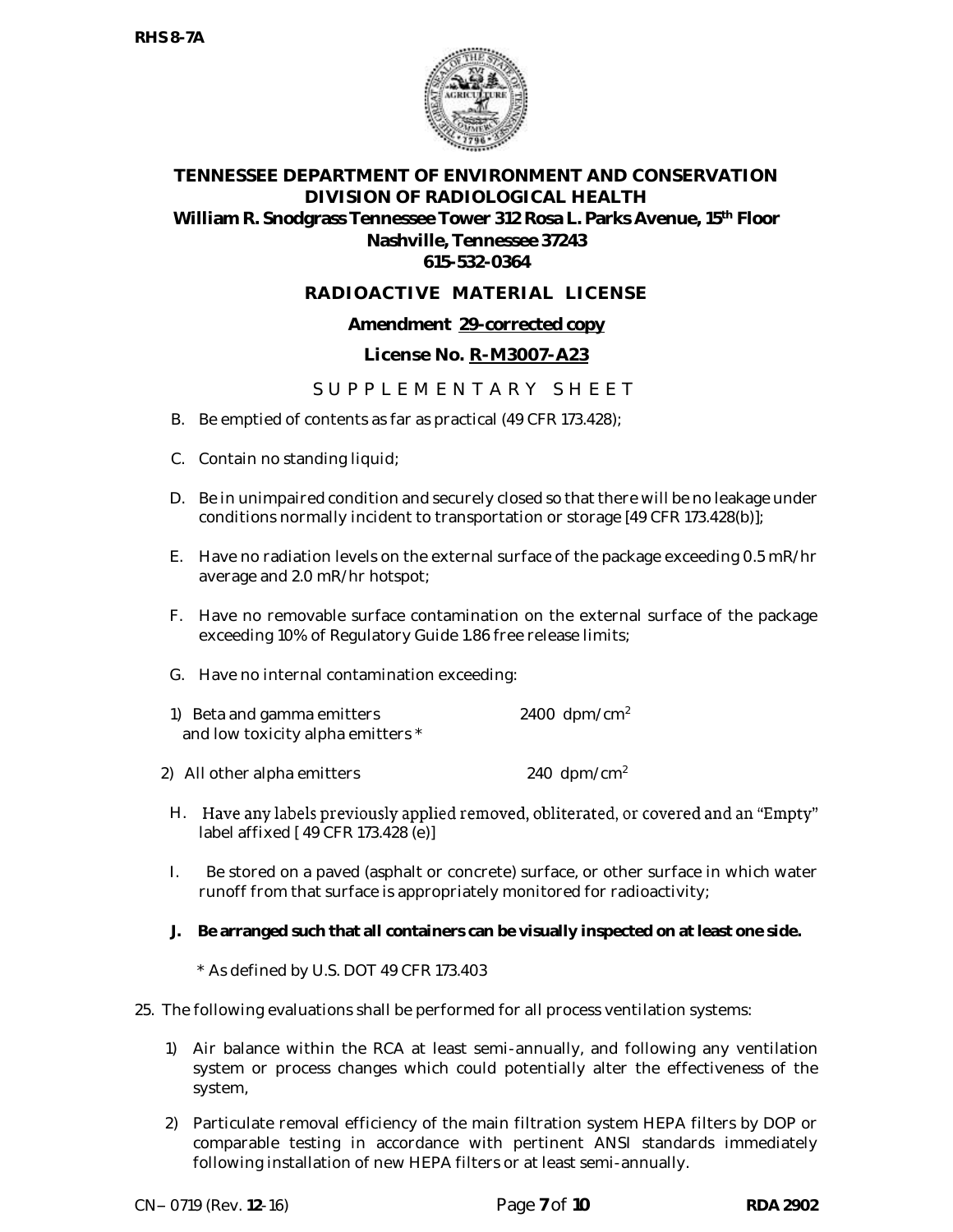

# **RADIOACTIVE MATERIAL LICENSE**

#### **Amendment 29-corrected copy**

#### **License No. R-M3007-A23**

# S U P P L E M E N T A R Y S H F E T

- 26. Any licensed sealed source is exempt from such leak tests when the source contains 100 microcuries or less of beta and/or gamma emitting material or 10 microcuries or less of alpha emitting material.
- 27. The licensee shall not open sealed sources containing radioactive material.
- 28. The licensee shall conduct a physical inventory every six (6) months to account for all sealed sources received and possessed under this license. Records of inventories shall be maintained for inspection by the Department.
- 29. The licensee is authorized to release surface contaminated materials for unrestricted use in accordance with statements, representations, and procedures contained in its Radiation Protection Manual, **Revision 2**, and applicable criteria in NRC Regulatory Guide 1.86.
- 30. The licensee is authorized to stage containers of radioactive material in areas not covered by financial assurance provided that no individual container is present for more than 12 hours. This authorization is for licensed material for future work, and licensed material that meets surface free release criteria as evidenced by survey. Except for surface contaminated material that meets free release criteria, waste shall be staged in closed containers on paved surfaces with no opening of containers or loading of wastes.
- 31. In addition to the possession limits in Item 9, the licensee shall further restrict the possession of licensed material to quantities below the limits specified in "State Regulations for Protection Against Radiation" 0400-20-10-.13(17)(a) which require consideration of the need for an emergency plan for responding to a release of licensed material.
- 32. The licensee is authorized to receive, possess, and use any radioactive material distributed under a general license, issued by the U. S. Nuclear Regulatory Commission, or another Agreement State, without being specifically referenced in Items 6, 8, 9, and 10 of this license. Notwithstanding any other conditions of this license, the general licensee may possess and use radioactive material received under the provisions of "State Regulations" for Protection Against Radiation," 0400-20-10 in accordance with the requirements provided at the time of transfer of the radioactive material under the terms of the general license.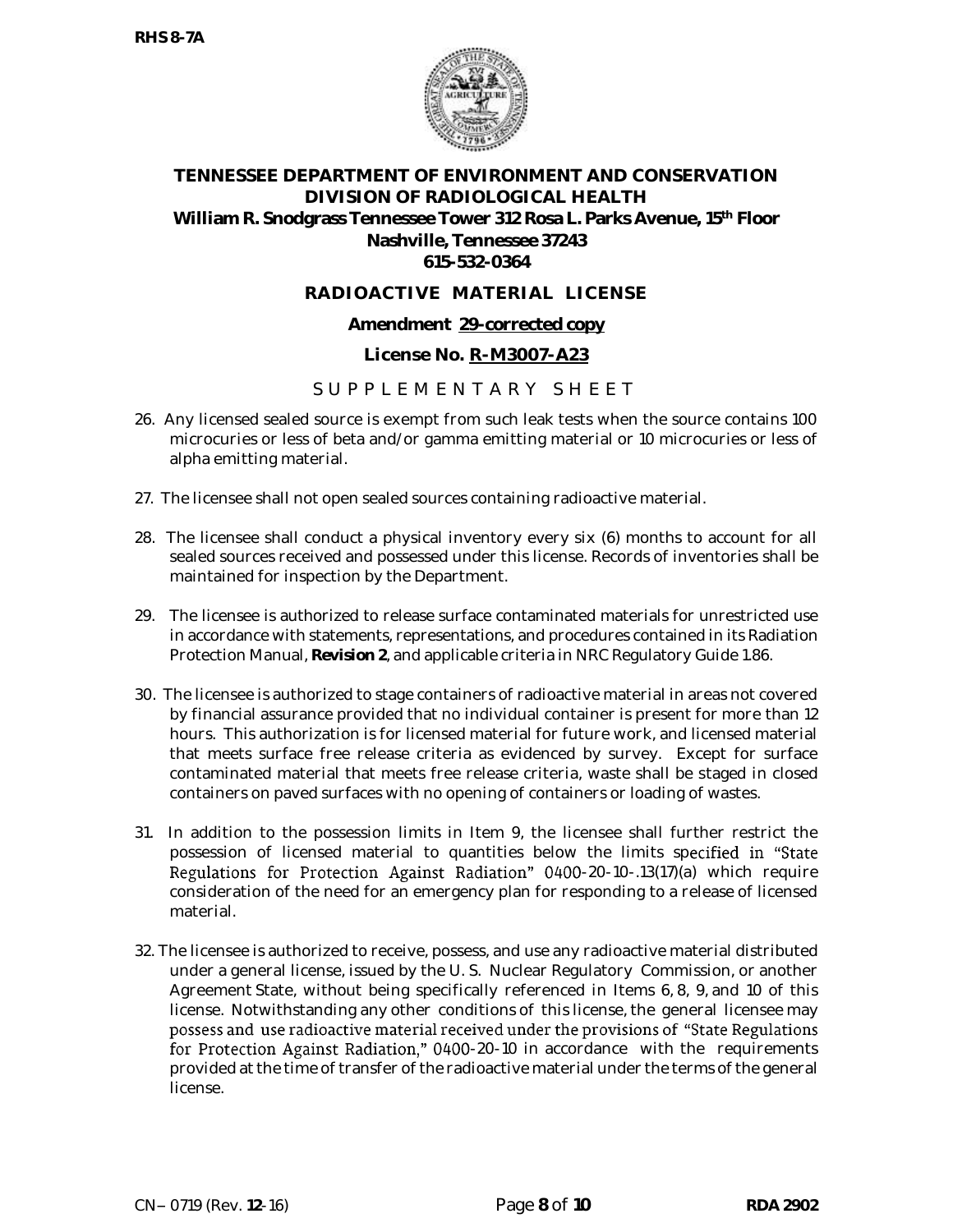

# **RADIOACTIVE MATERIAL LICENSE**

#### **Amendment 29-corrected copy**

#### **License No. R-M3007-A23**

# S U P P L E M E N T A R Y S H E E T

- 33. The licensee has provided \$537,600.00 US (five hundred thirty-seven thousand six hundred US Dollars) in financial assurance monies in accordance with "State Regulations for Protection Against Radiation" 0400-20-10-.12(4). This financial assurance will provide for a total of 12,800 square feet of licensed space, under current Departmental calculation policy.
- 34. Bulk Survey for Release (BSFR)
	- A. The licensee is authorized to characterize and release bulk material for disposal to the Chestnut Ridge Landfill in Heiskell, TN in accordance with statements, representations, and procedures contained in letters dated December 2, 2014, with attachments, March 13, 2015, with attachments, March 16, 2015, with attached disk entitled Chestnut Ridge Landfill RESRAD Modeling, email dated April 1, 2015, with attachments, email dated April 20, 2015, and the most current BSFR concentration limits established by the Division of Radiological Health for Chestnut Ridge Landfill. The Radium 226 disposal limit for Chestnut Ridge Landfill will be 5 pCi per gram.
	- B. The licensee is authorized to characterize and release bulk material for disposal to the Carter Valley Landfill in Church Hill, TN in accordance with statements, representations, and procedures contained in letter dated March 7, 2017, with attachments, and the most current BSFR concentration limits established by the Division of Radiological Health for Carter Valley Landfill. The Radium 226 disposal limit for Carter Valley Landfill will be 5 pCi per gram.
	- C. Records of disposals made under this condition shall be submitted quarterly to the Division of Radiological Health, William R. Snodgrass Tennessee Tower, 15th Floor, 312 Rosa L. Parks Avenue, Nashville, Tennessee 37243. Monitoring of materials for contamination for release as authorized by this condition is only to be conducted at the licensee's facilities as specified in Condition 14 of this license, and not at customer or other job sites.
	- D. The licensee shall meet the requirements of the March 2020 DRH-RAM-G-410-004-03192020 Licensing Requirements for Evaluation and Acceptance of Licensee Requests for the Disposal of Materials with Extremely Low Levels of Contamination in Class 1 (Subtitle D) Landfills (Bulk Survey for Release (BSFR))
	- **E. For calendar year 2022 the licensee is approved to dispose of 8045 tons of material in the Chestnut Ridge Landfill. For calendar year 2022 the licensee is approved to dispose of 2146 tons of material in the Carter Valley Landfill.**